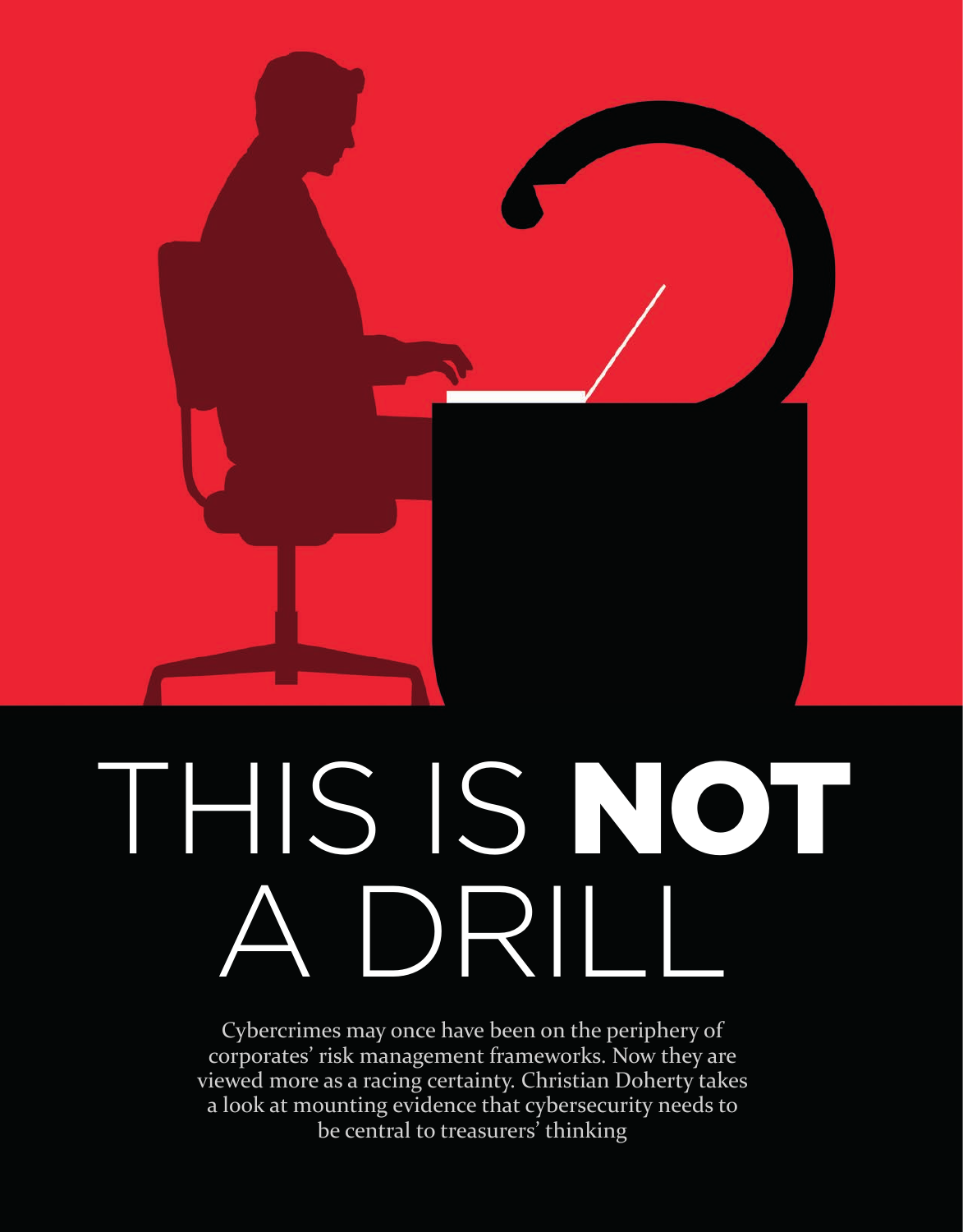One of the difficulties around trying to home in on cybercrime and the techniques used to con companies, banks and individuals out of money is the fact that whatever is eventually uncovered will instantly be out of date.

Just as the furore over the Ashley Madison hack that saw the personal details of 32 million users of the Canadian dating site leaked into the public domain in a blackmail scam had died down, came growing evidence that the cybercrime threat is growing and becoming something of a constant.

In October this year, the UK's National Crime Agency announced it was investigating the theft of more than £20m from bank accounts by hackers using malware known as Dridex. That came on a day when even a cursory glance at any newspaper website brought more evidence of cause for concern: Russian hackers design USB stick that can 'fry contents of any laptop'; wellknown YouTubers, including W2S and NepentheZ, targeted by criminals who gained access to their EA accounts to steal thousands of pounds worth of in-game currency; TalkTalk's huge loss of customer data last month only adds to the growing list of successful cyberattacks. The list goes on.

### **The growing tide of cybercrime**

These are not isolated incidents. Some of the most salient points from recent UK government cybersecurity research, carried out by audit firm PwC, show how widespread cybercrime now is. In the past year, 90% of large businesses and 74% of smaller firms have experienced some kind of breach.

IMAGE SOURCEIMAGE SOURCE

The survey also revealed that there were up to 5.1 million incidents of online fraud involving 3.8 million victims in the 12 months to September 2015. Just over

half involved some initial financial loss to the victims and more than 62% were compensated in full.

Amid this growing tide of cybercrime, the need to protect assets is especially pressing for treasurers, given that they are on the front line of operations at the nexus of banking and payments. But the changing nature of cybercrime is muddying the waters of just who in the business is responsible for designing the right anti-fraud framework.

"The treasurer has to be worried about the security of the company's assets – whether cash or similar – and their vulnerability to external threat," says Peter Matza, engagement director at the ACT.

"But the treasurer must be realistic and recognise that, while he can influence some aspects of corporate life, he may not be able to influence them all. For example, 'what are my payment processes' needs care; 'what does the company sell on its website' can't be a treasury responsibility," he says.

#### **The mounting sophistication of hackers' systems**

Given the increased dependence of many companies on technology, it isn't surprising that the efforts of cybercriminals have become increasingly sophisticated. Certainly, the world has moved on from hackers simply targeting bank accounts or credit card details. Some of the recent, high-profile cases have illustrated the changing nature of cyberattacks.

Theft of cash via hacked bank accounts is giving way to a bigger, longer game. Chris van Dijl has worked as a corporate treasurer and now runs consultant company Cugavadi, which helps businesses improve their security measures. He has seen the shift from theft to extortion attempts.

Amid this growing tide of cybercrime, the need to protect assets is especially pressing for treasurers, given that they are on the front line of operations at the nexus of banking and payments

"We've seen examples of where you had cybercriminals saying to their victims: 'We've broken your security. We've got something of value to you," he explains. "And 'We'll put a service attack on so you can't operate as a business on the website that's really important to you'. Once they've done that, they will start to try and have a discussion with you that involves ransom and extortion." This happened in the Ashley Madison case, where no funds were stolen, simply user data, which was then used as a weapon for extorting cash from the site's owners.

Van Dijl spends a lot of his time working with clients on assessing the threats they face and designing frameworks to combat them. This usually focuses on good housekeeping rules: "We try to look at things like the use of authorised counterparties, for instance, so that each counterparty will have to comply with set parameters as per a counterparty risk policy document," he says. "The use of a different counterparty could actually be a breach of a covenant in loan documentation."

Beyond that, Van Dijl's best practice wish list for clients to protect treasury from cybercriminals includes: implementing approved strategies for managing payments; error prevention through constant updating and improvement; robust treasury audit; and the segregation of duties – under which dealing, recording, confirmation and settlement are all split to prevent internal fraud and potential compromise from external sources.

Treasurers should not forget that theft of data can now be as damaging as theft of cash. Credit card details are obviously extremely valuable, but any customer data falling into the wrong hands can cause huge reputational damage; would you do business with a company that failed to protect your details?

Beyond the enormous potential for blackmail and extortion, the possible repercussions from regulators are also considerable – the European Commission rules on data breaches will change next year. Currently, businesses are liable for a fine of up to  $\epsilon$ 500,000 for  $\geq$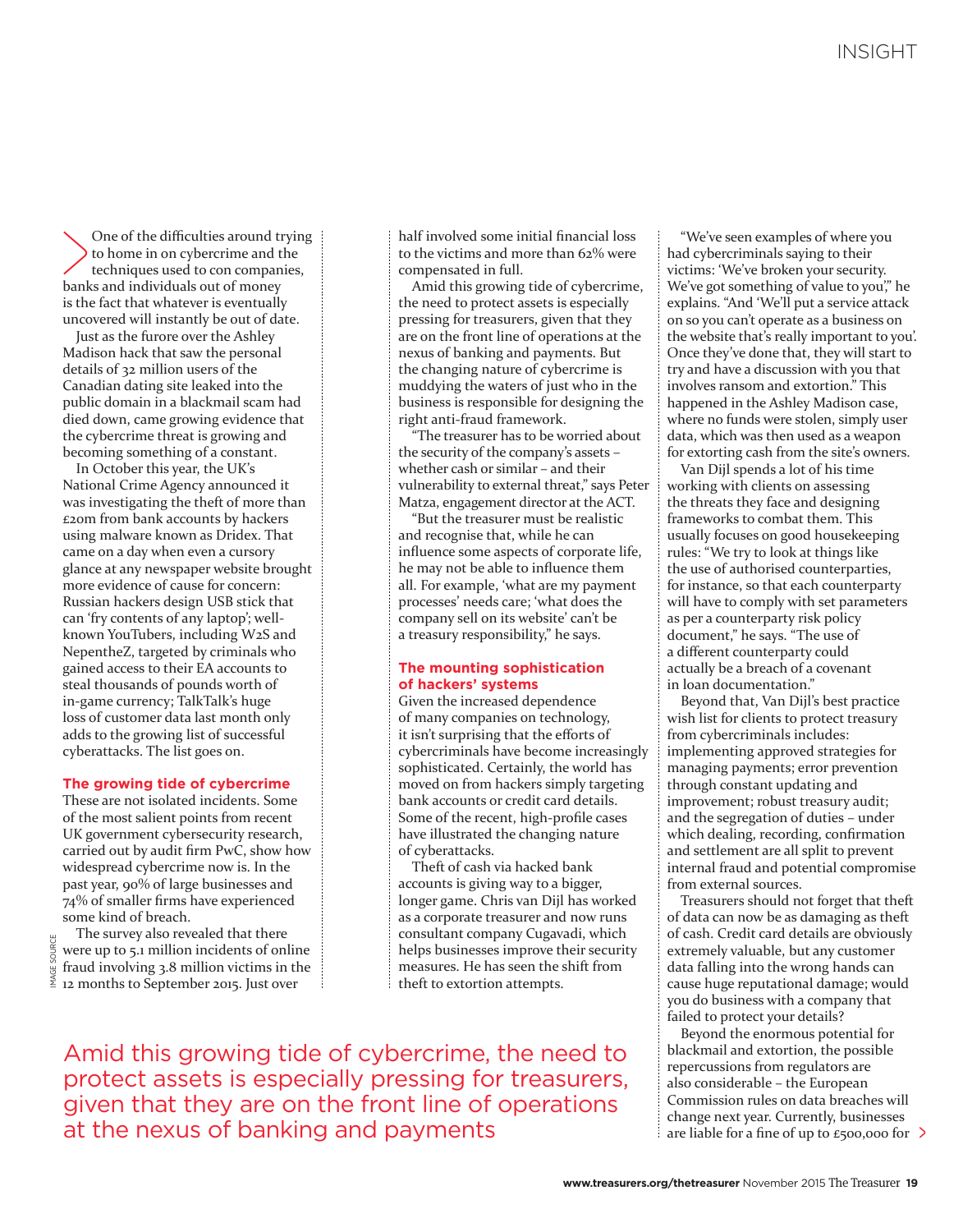



# Use secure memory sticks

**Use secure memory sticks**<br>The USB has become a ubiquitous part of office<br>life and is a convenient way of transporting<br>data. They are also exceptionally good at carrying The USB has become a ubiquitous part of office life and is a convenient way of transporting malware and viruses designed to disable systems and generally wreak havoc. To counter this, a new generation of protected USBs is becoming available. USB sticks with built-in keypads can help to block unauthorised use.

### **Consider using a VPN**

Virtual private networks (VPNs) can offer a vital tool in protecting businesses that need to communicate between different hubs over the open internet. By using a VPN, the business can create what amounts to a safe channel between two points (say, head office and a branch in the network), protecting data that passes through it, safe from any prying eyes (or malicious ones). The fact that a VPN is relatively easy to install adds to its attraction.

Always use double-factor authentication<br>Double or two-step authentification is<br>a common-sense, no-frills effective way<br>of ensuring unauthorised individuals don't gain Always use double-factor authentication Double or two-step authentification is a common-sense, no-frills effective way access to devices or systems containing sensitive information. It requires authorised managers to use two different methods of identification to access sensitive applications – a password and digital signature, for example. There is a growing range of authentification tools in the market – Apple, for instance, is pushing its biometrics solution Touch ID, which uses thumbprint technology to block unauthorised access to mobiles and tablets.

**4 Consider testing your defences**<br>Engaging the services of a security consult<br>to test the strength of your cyber defences Engaging the services of a security consultant can be a useful way of exposing vulnerabilities quickly and quietly. The growth of 'ethical hacking' services in recent years has mirrored the rise in cybercrime. This is a valuable exercise – several large banks have submitted themselves to so-called cyber war game exercises recently, and the Bank of England has made no secret of its exercises and efforts in this area.

### Look into government schemes

The HMG Cyber Essentials Scheme sponsored by the UK government sets out to help smaller businesses understand the threats they face and the steps they can take to protect themselves. Described as basic cyber hygiene, the scheme has developed into an assurance framework for businesses in need of greater protection. See: [www.gov.uk/government/](https://www.gov.uk/government/uploads/system/uploads/attachment_data/file/317480/Cyber_Essentials_Summary.pdf) [uploads/system/uploads/attachment\\_data/](https://www.gov.uk/government/uploads/system/uploads/attachment_data/file/317480/Cyber_Essentials_Summary.pdf) [file/317480/Cyber\\_Essentials\\_Summary.pdf](https://www.gov.uk/government/uploads/system/uploads/attachment_data/file/317480/Cyber_Essentials_Summary.pdf)